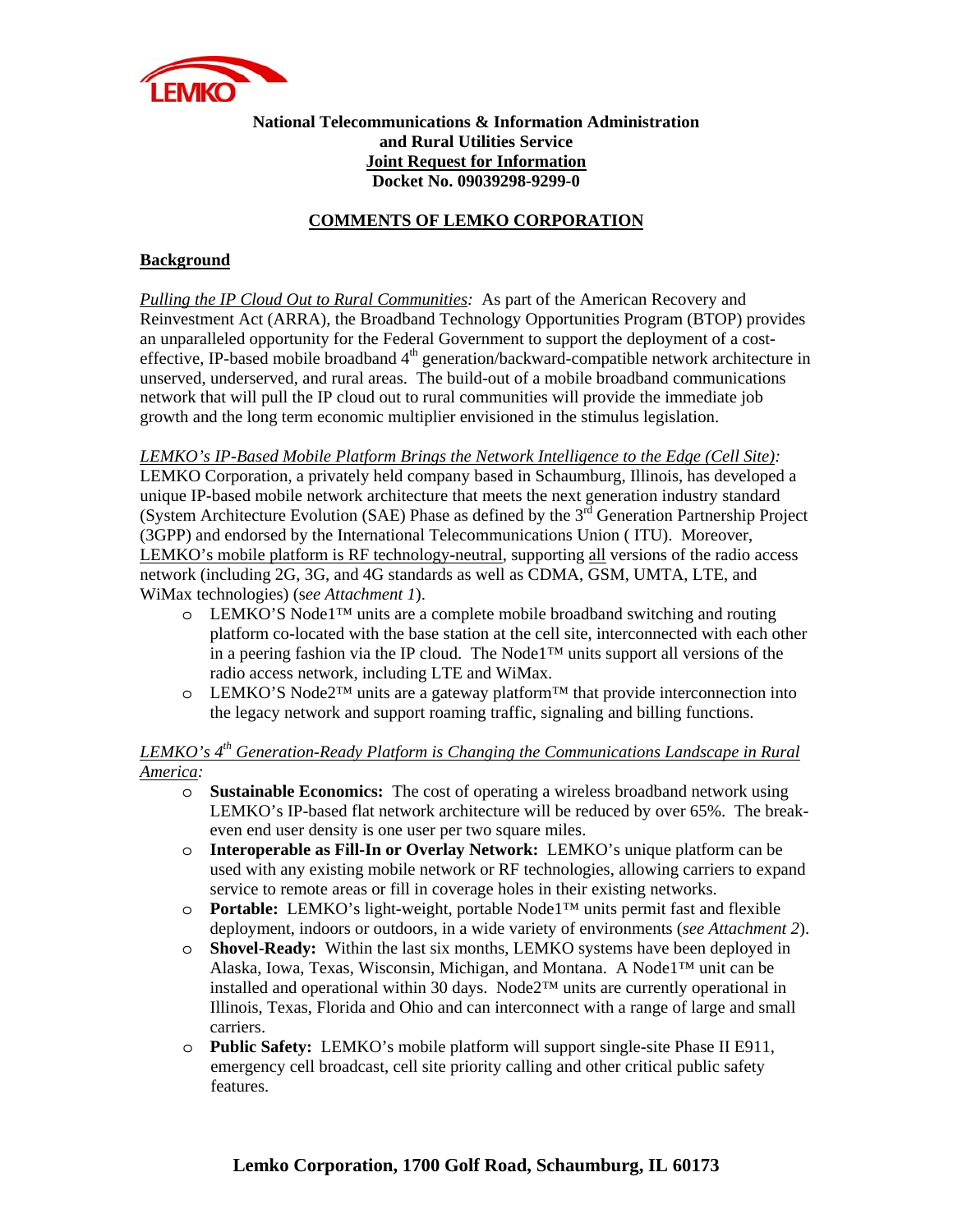

*Sample Deployments in Remote Areas or for Disaster Relief*:LEMKO's solution has been deployed in several unique and remote locations.

- o China's version of FEMA has several hundred vehicle-mounted LEMKO units that provide moveable coverage for use on China's western frontier. Immediately after the devastating earthquake last spring, the government airlifted over 100 systems into the region to provide service after 2,000 sites were knocked out. Within 36 hours over 50,000 calls per day were being supported. A smaller, three site prototype system was used by the  $82<sup>nd</sup>$  Airborne in New Orleans after Hurricane Katrina.
- o In Canada, LEMKO is deploying systems in several First Nation villages to provide mobile broadband services where none was previously available. Additional systems are being deployed in the Canadian Cascade mountain range to provide coverage along the remote stretches of the Alaska Highway and the remote sound waters of British Columbia.
- o These deployments demonstrate that LEMKO's technology would be an appropriate choice for the type of "test-bed or proof of concept" application leading to "sustainable, viable, and scalable projects," that NTIA is seeking, based on the April 2, 2009 Congressional testimony of NTIA's Mark Seifert.

*Mobile Broadband is Critical for Today's Consumer Needs:* Mobile broadband should be given primary consideration for BTOP funding. Although fixed broadband has a place, the U.S. experience over the last twenty years with personal communications services has proven that end users desire to take their communications services with them. Mobile service is now the primary means for voice communications, and broadband services will follow the same path:

- o 75% of wireless users will subscribe to mobile broadband services by 2013. (Informa Research)
- o Mobile broadband is growing 3x faster than fixed broadband. (Pyramid Research)

Rural communities are particularly mobile given the greater distances travelled for business, education and social activities. Agricultural production covers large areas and will benefit greatly from access to applications through mobile broadband services. Therefore, it is important to expand the conventional concept of "homes passed" to square miles covered. In rural areas, "homes passed" only tells part of the story.

### **Responses to NTIA Questions**

- *NTIA should adopt definitions of "Broadband," "Unserved" and "Underserved" that are specific to mobile broadband services, separate from any definitions developed for fixed broadband*.
	- **Broadband**: In mobile systems, there are two elements necessary to provide mobile broadband service. The element most commonly discussed is the speed of the radio or air interface. LTE and WiMAX are the 4G air interfaces that are most commonly considered. The second – and most important – element of broadband service is the network architecture. Fourth generation network architecture is IP-based and is known as System Architecture Evolution ("SAE"), as defined by the international industry standard organization 3GPP. *Deploying an IP-based 4th generation network technology (i.e., SAE) should qualify as broadband, regardless of the radio speed initially deployed.* The commercial availability of 4G radios will quickly follow the network deployments.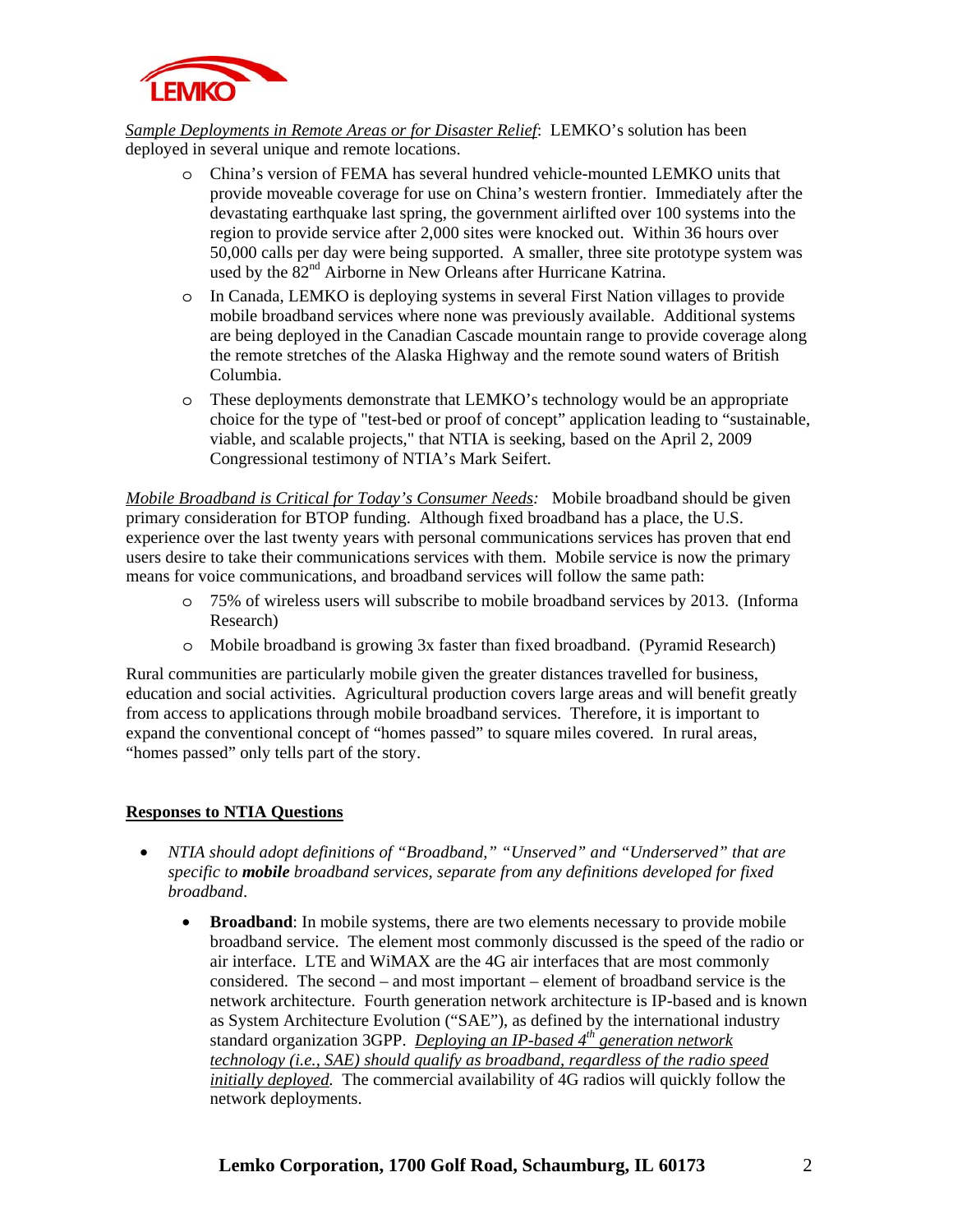

- **Unserved Area**: Define as an area where mobile broadband service covers less than 20% of the defined geographic area. As noted above, it is important to expand the conventional concept of "homes passed" to square miles covered.
- **Underserved Area**: Define as an area where fewer than 3 mobile broadband providers deliver service in at least 80% of a defined geographic area.
- *Selection Criteria for Grant Awards* 
	- The primary consideration when evaluating BTOP grant applications should be the applicant's ability to provide broadband access to the greatest number of citizens as possible, at the lowest possible cost, particularly in unserved and underserved areas.
		- o To achieve the above objective, cost-effective and wide-area coverage solutions should receive priority. The more broadly a specific solution is deployed, the more likely the wide range of the ARRA's goals will be met.
		- o Differences in technologies should be considered without violating the principle of technological neutrality – to the extent that one technology can deliver a better broadband experience to the greatest number of customers at the lowest cost per customer and area covered.
	- The second consideration should be the long-term sustainability of the project, without the need for on-going government support.
		- o Sustainable adoption of broadband will be driven by a combination of desired services, the effective utility of these services, and the operator's ability to economically deliver such services. Evidence of market acceptance and demand along with the economic business case should be examined for each grant application. Solutions with a proven track record should be prioritized.
		- o Specific to rural areas, the economics provided by legacy system architectures has held back the delivery of services in many rural areas, but LEMKO's platform radically changes the economics of deploying mobile broadband in rural areas. NTIA and RUS should be very cautious about funding projects based on a municipal service provider model, given the lack of success of municipal WiFi projects launched in major cities. The lack of success of these projects is due to two fundamental factors: 1) WiFi is designed to be a short range (<100 feet) extension of a wireless router. It was not designed to provide wide area service. 2) Municipalities learned that operating and billing functions are extremely complex. Such services are better left to commercial entities with the business infrastructure and experience in operating networks. These challenges will be magnified in rural areas. Though WiFi coverage may be beneficial for deployments with specific key anchor institutions (*e.g*., schools and hospitals), providing broader coverage in a rural area is not sustainable.
	- Other factors are less important in achieving the BTOP goals:
		- Speed should be a lower priority evaluation factor, as long as the project can be upgraded as new technologies become available.
		- o Retail price should not be directly considered in the grant program. Enabling competition will provide for the best overall price experience for consumers.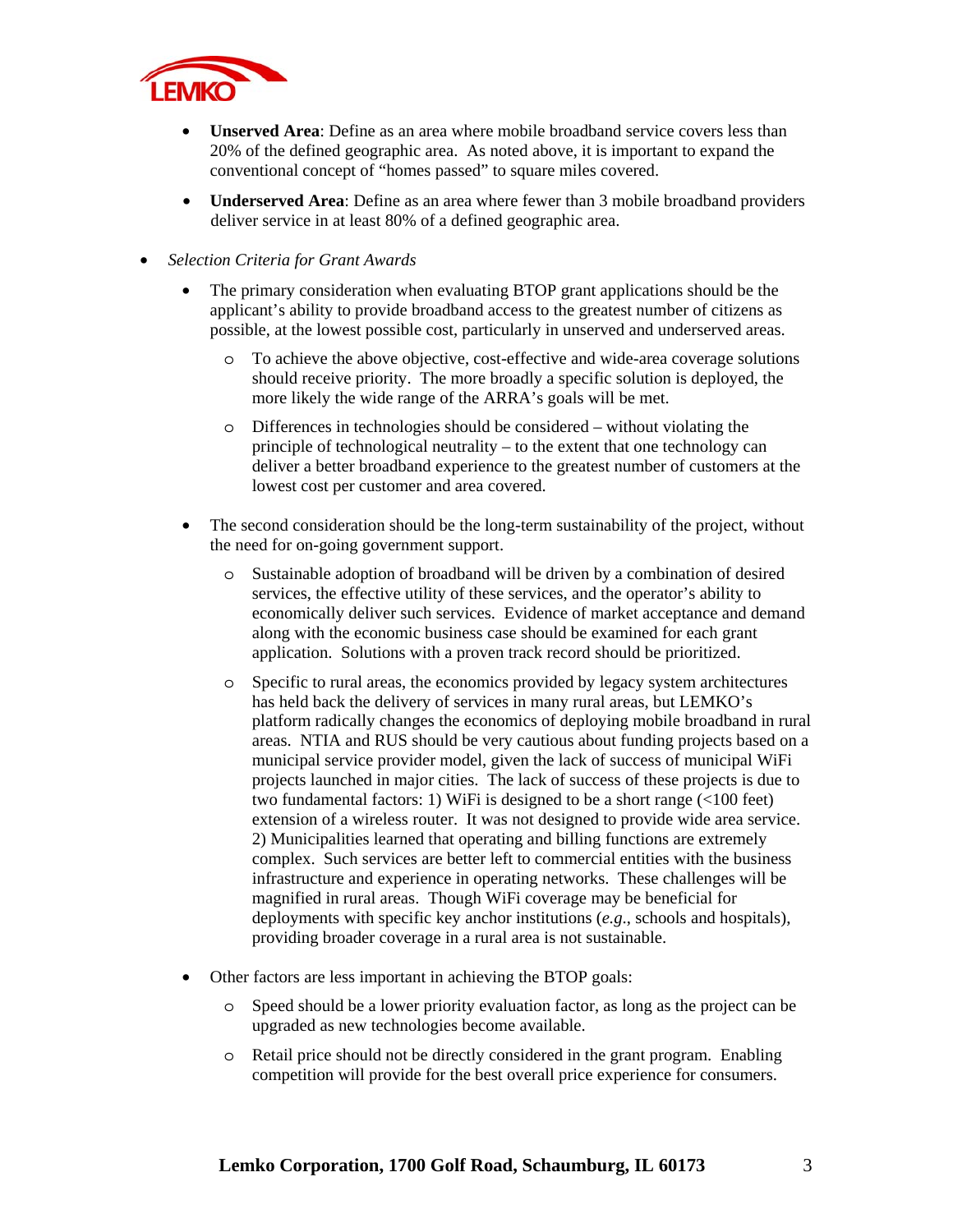

- o Priority should be given to projects that leverage other Recovery Act projects, or that address several purposes, but only if they can qualify as "shovel ready" and can be timely delivered.
- *Selection Criteria for Grants Issued under the Special Allocation for "Innovative Programs to Encourage Sustainable Adoption of Broadband Services"* 
	- Sustainable adoption occurs when service providers can deliver services that customers desire at a price that customers are willing to pay. For rural areas, the operating economics is the most critical element. Solutions that can significantly reduce the operating costs in rural markets should be given selection priority.
		- o Customer take-up rates and operating profitability are measures that can be used to determine whether a program has succeeded.
- *NTIA should determine that it is in the public interest for private sector entities, including equipment and network vendors, to be eligible for grant awards.*
	- There is no reason to believe that government and non-profit entities are best equipped to provide broadband services. Indeed, in most cases it is private sector entities that have the expertise, proven track record and nimbleness to deploy new systems on a tight timeframe.
	- Moreover, eligibility should not be limited to service providers. Because most network build-out work will be undertaken by network and equipment vendors, they should be eligible to receive grant funds directly (recognizing that most will likely partner with service providers in submitting applications). With vendors as direct recipients of grant funds, it will make it easier to enforce deployment deadlines and other grant program rules against the parties in the best position to ensure conformance.

### **Responses to RUS Questions**

- *Specific broadband speeds do not lead to economic development*. Economic development is best facilitated by the availability of services from multiple providers. These services may have different speeds and pricing. End users will receive the most benefit from being able to choose services that best fit their technical requirements and ability or desire pay. Focusing primarily on speeds will continue to perpetuate the unserved or underserved conditions in rural America.
- *The top priority for the RUS program should be to fund projects that will serve the highest proportion of rural residents and areas that lack access to broadband.* Other criteria should be ranked in the following order of priority:
	- o Giving end users a choice of internet service providers;
	- o Applicants who are fully funded and ready to start;
	- o Applicants involving projects of current and former RUS borrowers;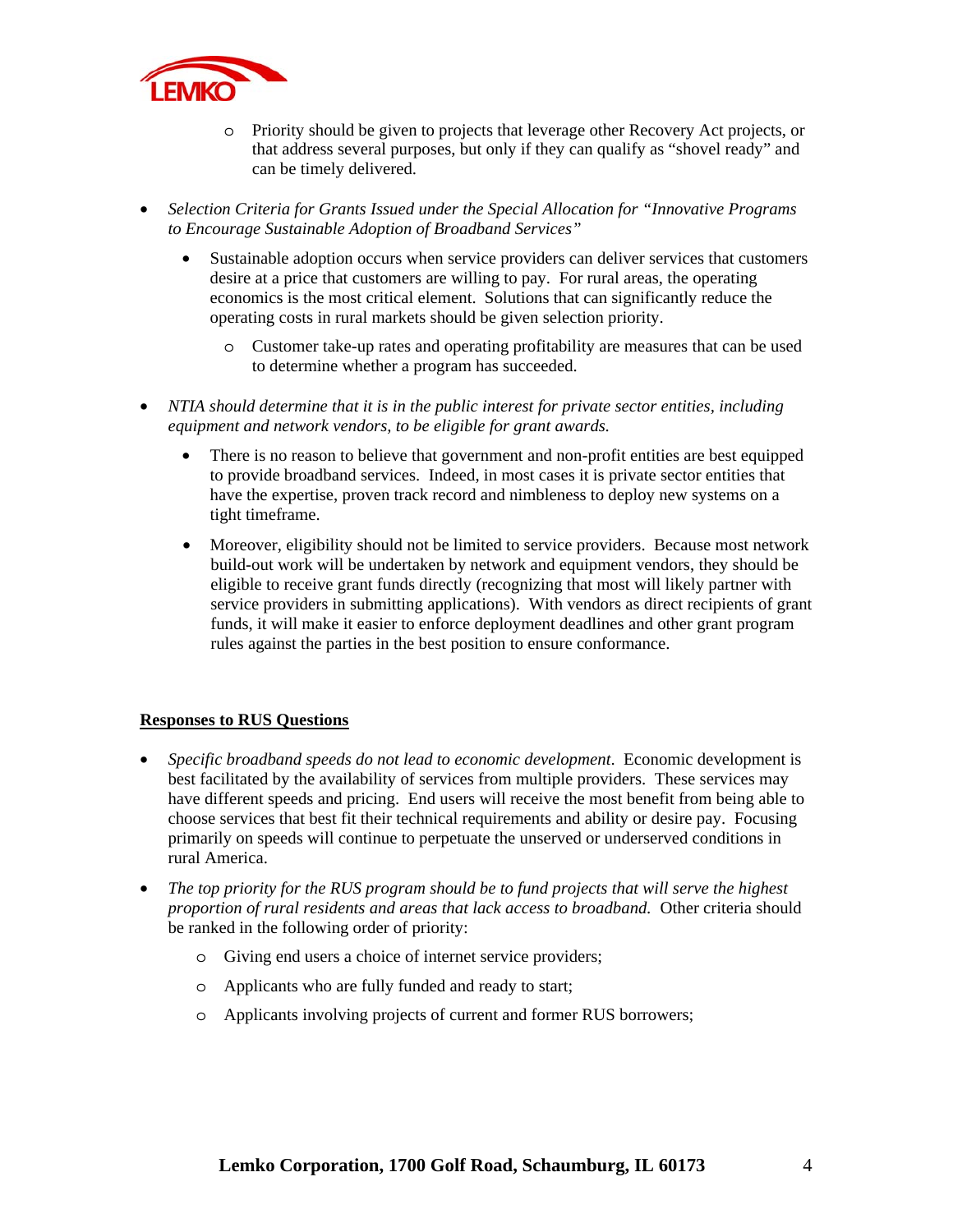

### **Conclusion**

In evaluating grant applications, NTIA should consider which projects would provide broadband access to the greatest number of persons, particularly in unserved and underserved areas, at the lowest possible cost and with a good likelihood of long-term sustainability without on-going government subsidies. This objective can best be achieved by deploying a  $4<sup>th</sup>$  generation IPbased mobile network architecture, which can pull the IP cloud out to rural and other unserved and underserved communities. For this reason, such  $4<sup>th</sup>$  generation mobile networks should qualify as "broadband" under the definition to be developed by NTIA. LEMKO's specific network platform is shovel-ready, can be deployed quickly in a wide range of environments, is compatible with any RF technology, and can lower network operating expenses by over 65%, thereby enabling viable and sustainable businesses in areas where they were not previously possible.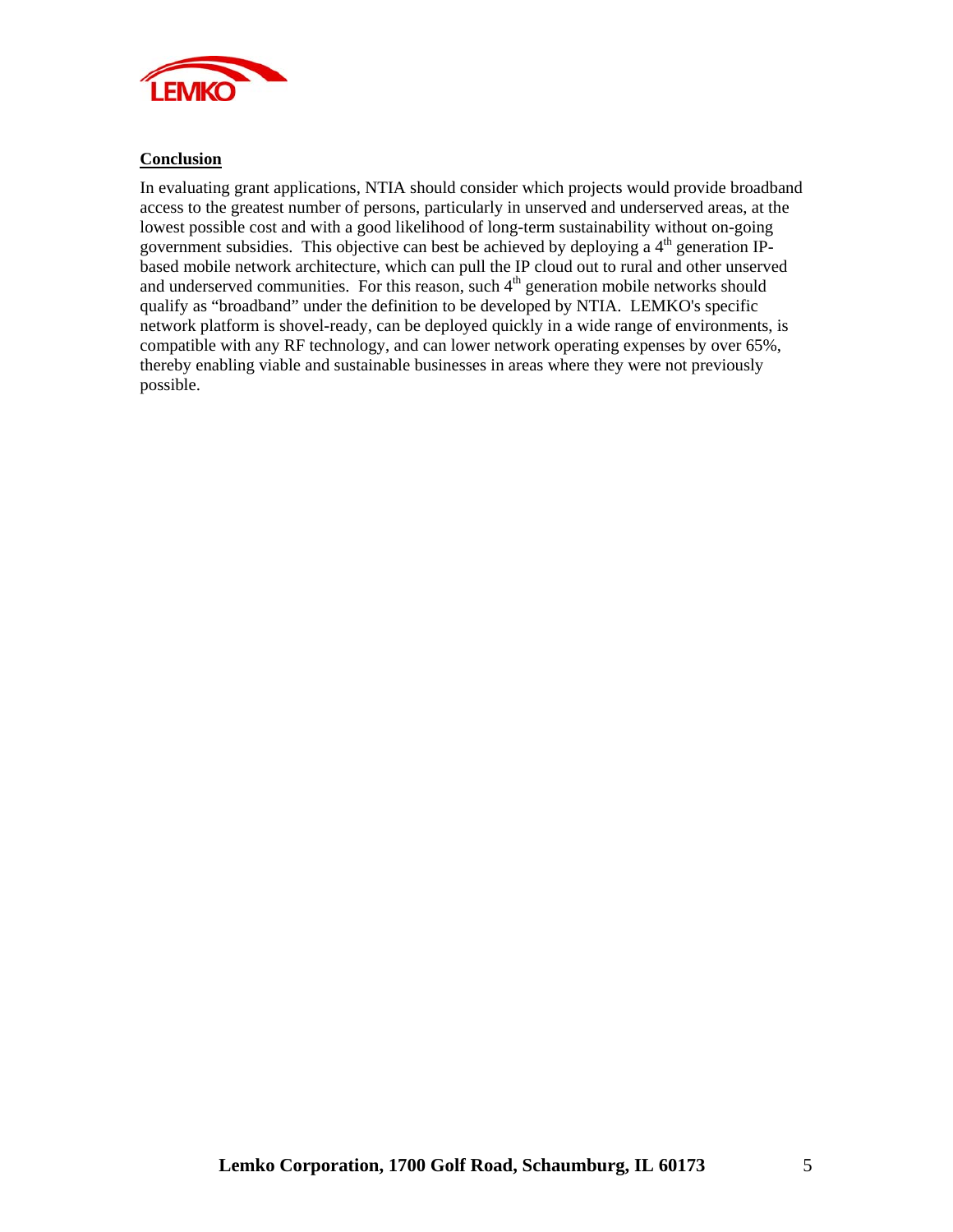**Attachment #1**



## **Lemko's Rural Solution System Architecture Evolution (SAE) – FLAT IP Architecture**



**Attachment #1**1 and  $\overline{1}$  and  $\overline{1}$  and  $\overline{1}$  and  $\overline{1}$  and  $\overline{1}$  and  $\overline{1}$  and  $\overline{1}$  and  $\overline{1}$  and  $\overline{1}$  and  $\overline{1}$  and  $\overline{1}$  and  $\overline{1}$  and  $\overline{1}$  and  $\overline{1}$  and  $\overline{1}$  and  $\overline{1}$  and  $\overline{1}$ 

 $\big( (\bullet ) \big)$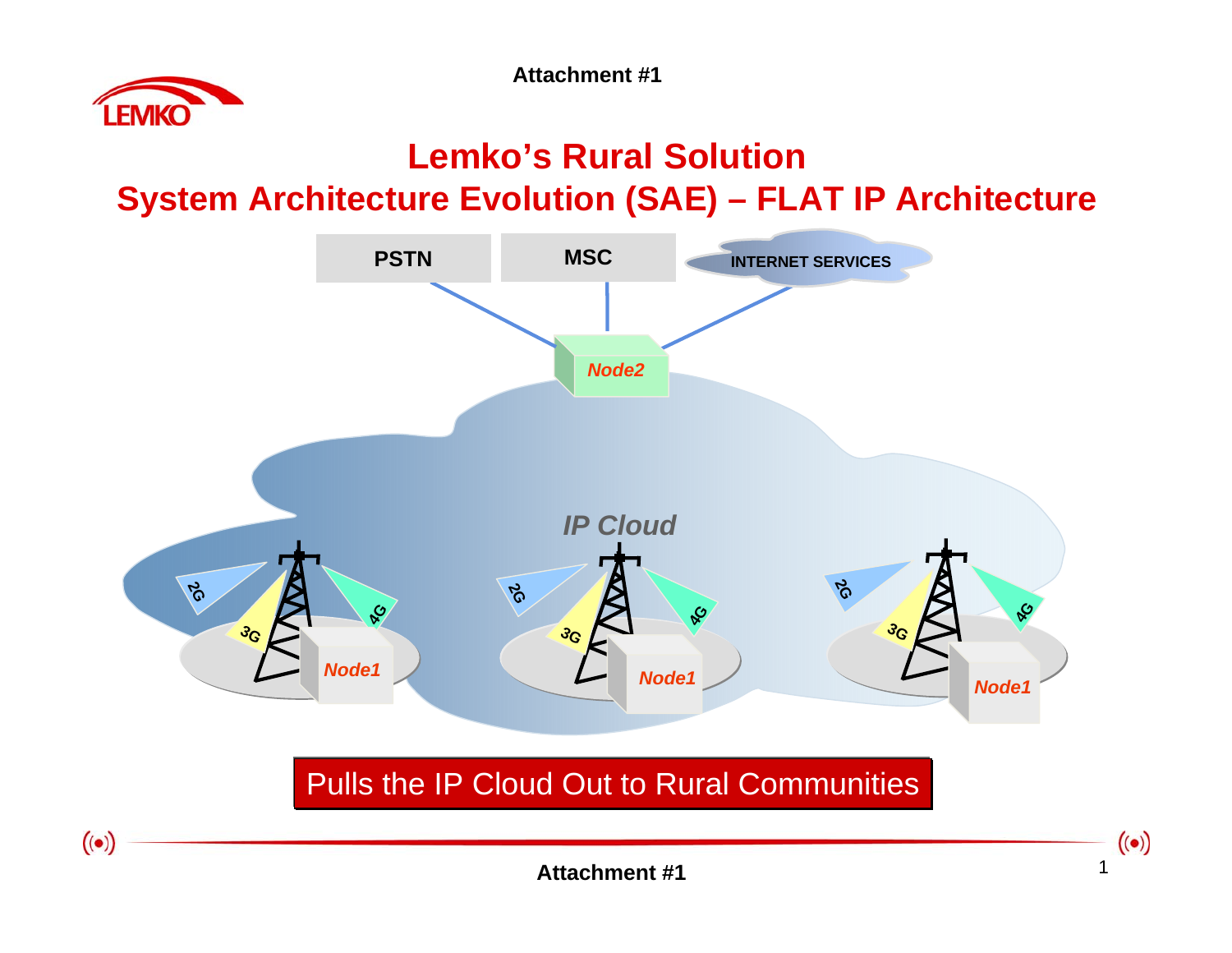

**Attachment #1**

# **What Does It Look Like?**